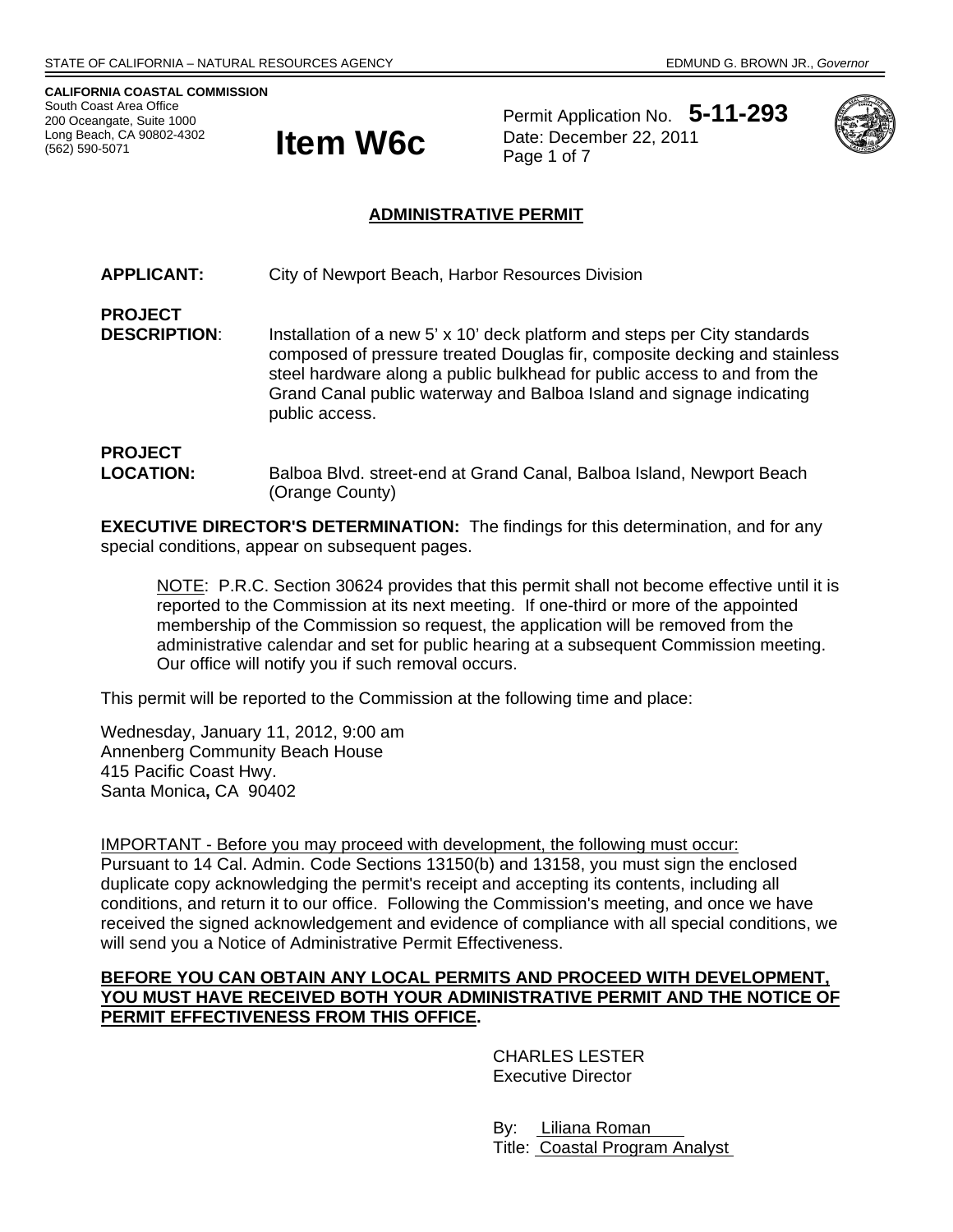# **STANDARD CONDITIONS:**

- 1. Notice of Receipt and Acknowledgment. The permit is not valid and development shall not commence until a copy of the permit, signed by the permittee or authorized agent, acknowledging receipt of the permit and acceptance of the terms and conditions, is returned to the Commission office.
- 2. Expiration. If development has not commenced, the permit will expire two years from the date on which the Commission voted on the application. Development shall be pursued in a diligent manner and completed in a reasonable period of time. Application for extension of the permit must be made prior to the expiration date.
- 3. Interpretation. Any questions of intent or interpretation of any term or condition will be resolved by the Executive Director or the Commission.
- 4. Assignment. The permit may be assigned to any qualified person, provided assignee files with the Commission an affidavit accepting all terms and conditions of the permit.
- 5. Terms and Conditions Run with the Land. These terms and conditions shall be perpetual, and it is the intention of the Commission and the permittee to bind all future owners and possessors of the subject property to the terms and conditions.

# **SPECIAL CONDITIONS:** See pages 4 thru 7.

# **EXECUTIVE DIRECTOR'S DETERMINATION (continued):**

The Executive Director hereby determines that the proposed development is a category of development, which, pursuant to PRC Section 30624, qualifies for approval by the Executive Director through the issuance of an Administrative Permit. Subject to Standard and Special Conditions as attached, said development is in conformity with the provisions of Chapter 3 of the Coastal Act of 1976 and will not have any significant impacts on the environment within the meaning of the California Environmental Quality Act. If located between the nearest public road and the sea, this development is in conformity with the public access and public recreation policies of Chapter 3.

#### **FINDINGS FOR EXECUTIVE DIRECTOR'S DETERMINATION:**

# **A. Project Description**

The project site is located at the Balboa Blvd. street end at the Grand Canal on Balboa Island in the City of Newport Beach (Exhibits #1-2). The Grand Canal is a public waterway that divides Balboa Island and Little Balboa Island. Single-family residences characterize the subject site and the surrounding area. The proposed project is the installation of a new 5' x 10' deck platform and six steps per City standards composed of pressure treated Douglas fir, composite decking and stainless steel hardware along a public bulkhead for public access to and from the Grand Canal public waterway and Balboa Island (Exhibit #3) and signage indicating public coastal access. The pier platform will be constructed immediately adjacent to the public (City owned) bulkhead wall that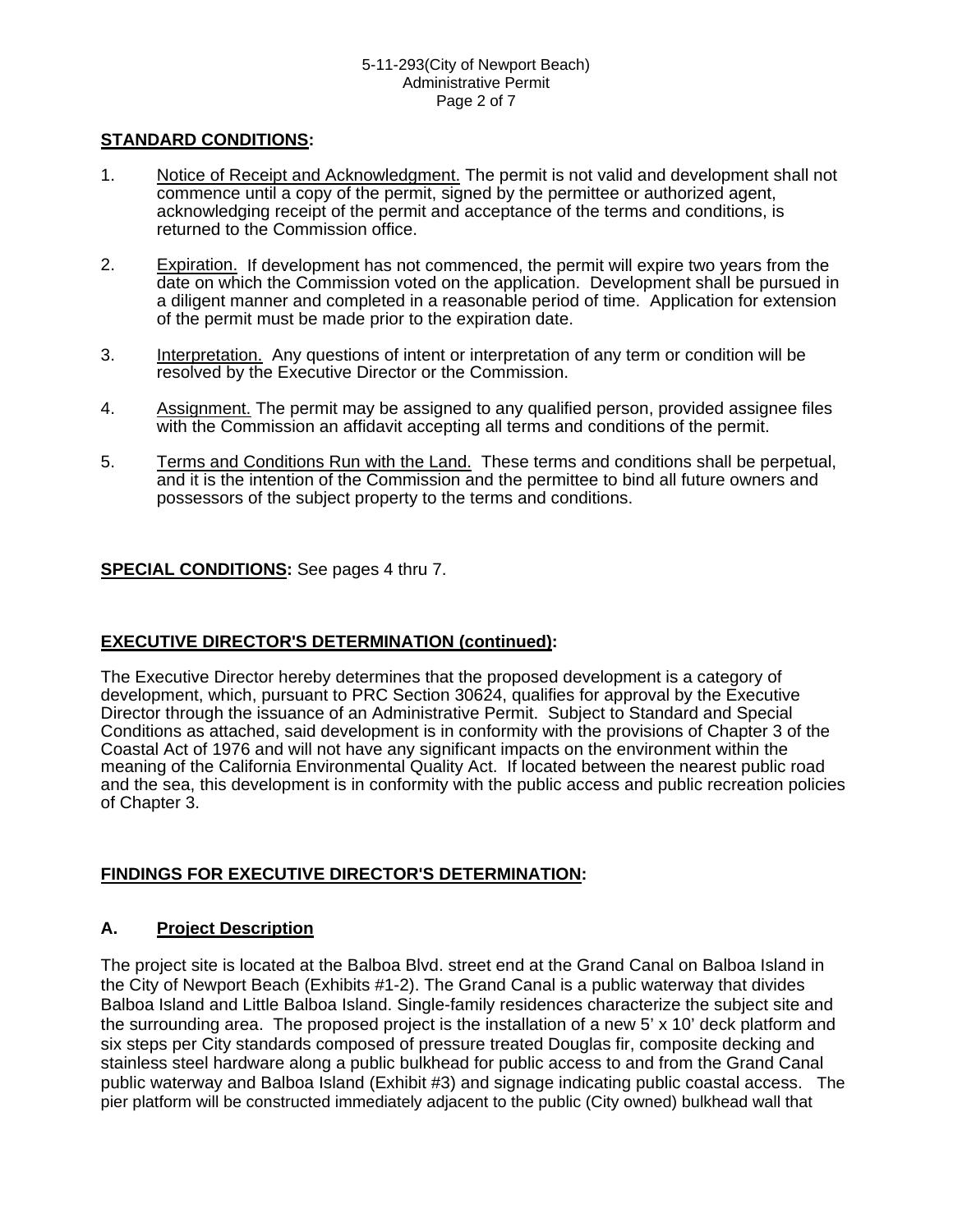#### 5-11-293(City of Newport Beach) Administrative Permit Page 3 of 7

surrounds Balboa Island. The pier platform and steps are similar in design and size as other pier platforms and steps along Grand Canal that serve adjacent single family residential uses for boating purposes. The new pier platform and steps will meet the City of Newport Beach's standards in terms of dimensions and construction materials.

There are piers and docks seaward of most of the waterfront homes on Balboa Island. The City has granted harbor permits to those waterfront homeowners to allow them to construct and maintain those piers/docks. The circumstances present along Grand Canal are slightly different from the remainder of the island in that there are no 'typical' piers and docks (the canal is too narrow to support such structures). The City of Newport Beach Harbor Resources "Harbor Permit Policy" permits moorings of small vessels in the Grand Canal and permits homeowners along the Grand Canal to construct deck platforms and stairs for private use/purposes on public tidelands to access public waters and their vessels. These pier platforms and steps to the bay are unique in Newport Bay to Grand Canal – it is the only such area City Harbor Permit policies (Exhibit #5) allow such structures for boating related purposes. Coastal public access to Newport Bay beaches and tidelands/mudflats is currently available along a public walkway adjacent to the bulkhead surrounding the entire Balboa Island. There are also five public piers throughout the Island. However, there currently is no direct access to and from Balboa Island at the Grand Canal, or to the Grand Canal itself. The proposed project will provide safe public access to the Grand Canal and boating related access to visitors to Balboa Island via kayak, paddleboard, and small boat.

The site was surveyed for eelgrass and *Caulerpa taxilfolia* by the City of Newport Beach Harbor Resources Division on November 22, 2011 including the project area and a 30 feet radius. Eelgrass was found within 15 – 30 feet of the project area and no *Caulerpa taxilfolia* was discovered within the entire project area (Exhibit #4). As proposed, the project avoids direct and possible indirect eelgrass impacts. These eelgrass and *Caulerpa taxilfolia* surveys are valid for a limited period of time (until the next growing season for eelgrass and 90 days for *Caulerpa taxilfolia*). If construction does not occur within the respective time periods, a subsequent survey will be required. If any additional eelgrass or *Caulerpa taxilfolia* are found on the project site, Special Conditions No. 2 and No. 3 identify the procedures necessary to be completed prior to beginning any construction.

The proposed project has received an approval in concept from the City of Newport Beach Harbor Resources Division, Harbor Permit Number 801 – Balboa Avenue. The applicant has requested a "General Certification for replacement of Sheet and Dock Piles" determining that the proposed project will not adversely impact water quality if standard construction methods and materials are used from the Regional Water Quality Control Board (RWQCB). The applicant has applied for a permit from the U.S. Army Corps of Engineers (ACOE), ACOE project ID# 2011-01108-SME. Staff expects the U.S. Army Corps of Engineers' Letter of Permission (LOP) deeming the project qualifies for the General Concurrence for impacts to essential fish habitats.

Section 30600(c) of the Coastal Act provides for the issuance of coastal development permits directly by the Commission in regions where the local government having jurisdiction does not have a certified Local Coastal Program. The City of Newport Beach only has a certified Land Use Plan and has not exercised the options provided in 30600(b) or 30600.5 to issue its own permits. Therefore, the Coastal Commission is the permit issuing entity and the standard of review is Chapter 3 of the Coastal Act. The certified Land Use Plan may be used for guidance.

# **B. Marine Resources**

The proposed recreational pier platform/boat dock development is an allowable and encouraged marine related use. The project design includes the minimum sized pilings and the minimum number of pilings necessary for structural stability. There are no feasible less environmentally damaging alternatives available. As conditioned, the project will not significantly adversely impact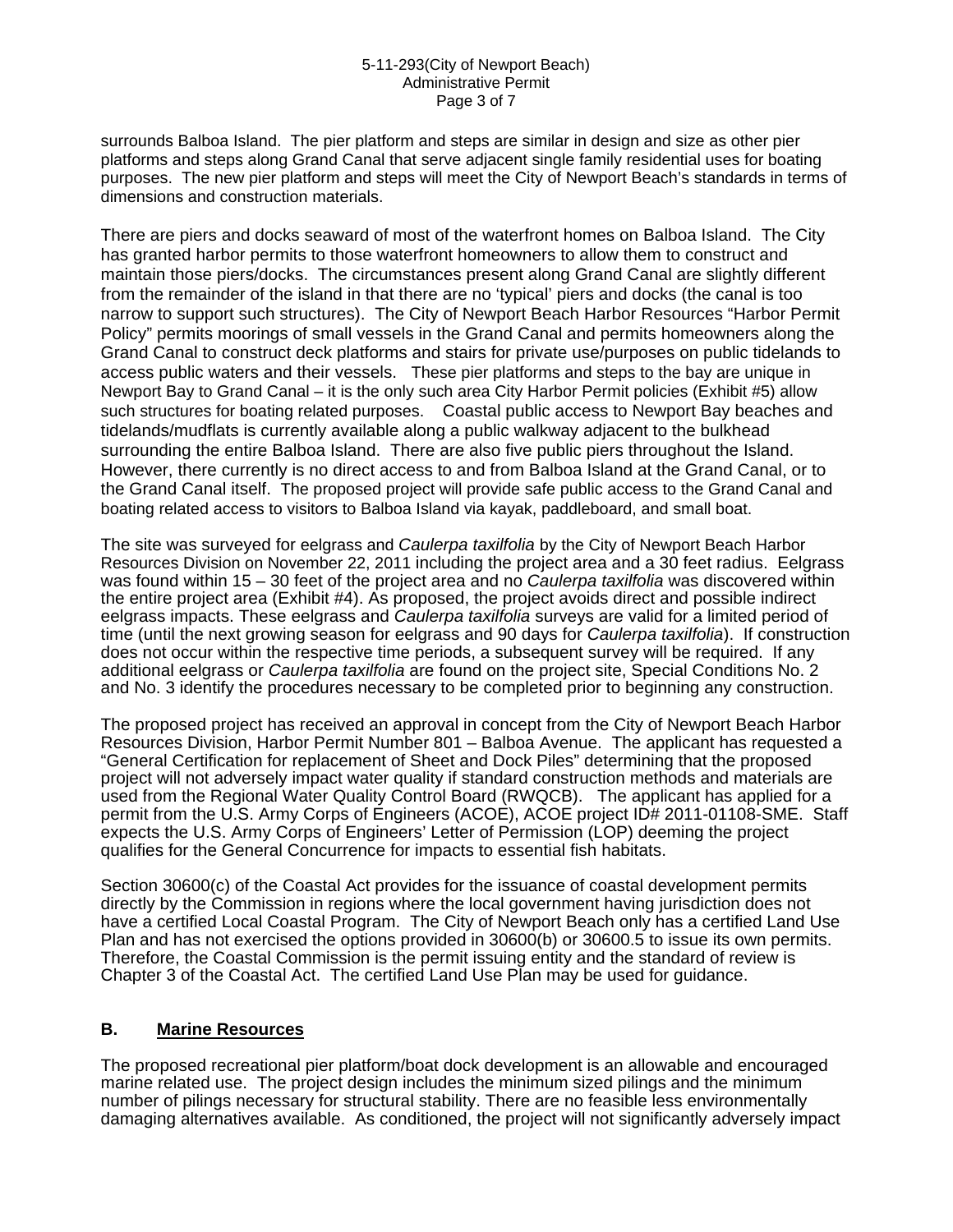#### 5-11-293(City of Newport Beach) Administrative Permit Page 4 of 7

eelgrass beds and will not contribute to the dispersal of the invasive aquatic algae, *Caulerpa taxifolia*. Further, as proposed and conditioned, the project, which is to be used for recreational boating purposes and public access, conforms to Sections 30224 and 30233 of the Coastal Act.

# **C. Water Quality**

The proposed work will be occurring on, within, or adjacent to coastal waters. The storage or placement of construction material, debris, or waste in a location where it could be discharged into coastal waters would result in an adverse effect on the marine environment. To reduce the potential for construction related impacts on water quality, the Commission imposes special conditions requiring, but not limited to, the appropriate storage and handling of construction equipment and materials to minimize the potential of pollutants to enter coastal waters. To reduce the potential for post-construction impacts to water quality the Commission requires the continued use and maintenance of post construction BMPs. As conditioned, the Commission finds that the development conforms to Sections 30230 and 30231 of the Coastal Act.

# **D. Local Coastal Program**

The LUP for the City of Newport Beach was effectively certified on May 19, 1982. The certified LUP was comprehensively updated on October 13, 2005. As conditioned, the proposed development is consistent with Chapter 3 of the Coastal Act and with the certified Land Use Plan for the area. Approval of the project, as conditioned, will not prejudice the ability of the local government to prepare a Local Coastal Program that is in conformity with the provisions of Chapter 3.

# **E. California Environmental Quality Act (CEQA)**

As conditioned, there are no feasible alternatives or additional feasible mitigation measures available that would substantially lessen any significant adverse effect that the activity may have on the environment. Therefore, the Commission finds that the proposed project, as conditioned to mitigate the identified impacts, is the least environmentally damaging feasible alternative and can be found consistent with the requirements of the Coastal Act to conform to CEQA.

# **SPECIAL CONDITIONS:**

# **1. Water Quality**

- A. Construction Responsibilities and Debris Removal
	- (1) No demolition or construction materials, equipment, debris, or waste shall be placed or stored where it may enter sensitive habitat, receiving waters or a storm drain, or be subject to wave, wind, rain or tidal erosion and dispersion.
	- (2) Any and all debris resulting from demolition or construction activities, and any remaining construction material, shall be removed from the project site within 24 hours of completion of the project.
	- (3) Demolition or construction debris and sediment shall be removed from work areas each day that demolition or construction occurs to prevent the accumulation of sediment and other debris that may be discharged into coastal waters.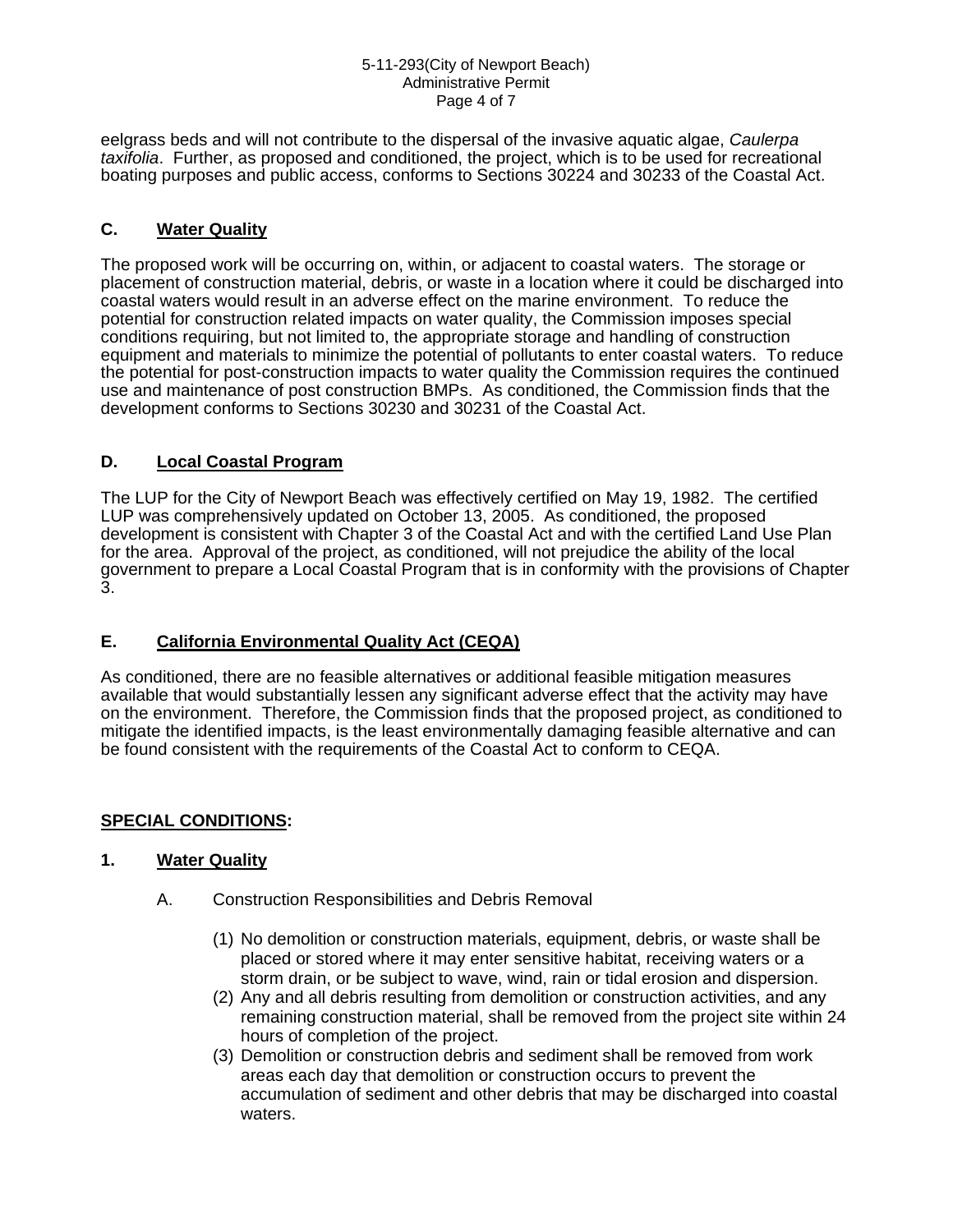- (4) Machinery or construction materials not essential for project improvements will not be allowed at any time in the intertidal zone.
- (5) If turbid conditions are generated during construction a silt curtain will be utilized to control turbidity.
- (6) Floating booms will be used to contain debris discharged into coastal waters and any debris discharged will be removed as soon as possible but no later than the end of each day.
- (7) Non-buoyant debris discharged into coastal waters will be recovered by divers as soon as possible after loss.
- (8) All trash and debris shall be disposed in the proper trash and recycling receptacles at the end of every construction day.
- (9) The applicant shall provide adequate disposal facilities for solid waste, including excess concrete, produced during demolition or construction.
- (10)Debris shall be disposed of at a legal disposal site or recycled at a recycling facility. If the disposal site is located in the coastal zone, a coastal development permit or an amendment to this permit shall be required before disposal can take place unless the Executive Director determines that no amendment or new permit is legally required.
- (11)All stock piles and construction materials shall be covered, enclosed on all sides, shall be located as far away as possible from drain inlets and any waterway, and shall not be stored in contact with the soil.
- (12)Machinery and equipment shall be maintained and washed in confined areas specifically designed to control runoff. Thinners or solvents shall not be discharged into sanitary or storm sewer systems.
- (13)The discharge of any hazardous materials into any receiving waters shall be prohibited.
- (14)Spill prevention and control measures shall be implemented to ensure the proper handling and storage of petroleum products and other construction materials. Measures shall include a designated fueling and vehicle maintenance area with appropriate berms and protection to prevent any spillage of gasoline or related petroleum products or contact with runoff. The area shall be located as far away from the receiving waters and storm drain inlets as possible.
- (15)Best Management Practices (BMPs) and Good Housekeeping Practices (GHPs) designed to prevent spillage and/or runoff of demolition or construction-related materials, and to contain sediment or contaminants associated with demolition or construction activity, shall be implemented prior to the on-set of such activity
- (16)All BMPs shall be maintained in a functional condition throughout the duration of construction activity.

# **2. Eelgrass Survey**

**A. Pre Construction Eelgrass Survey**. A valid pre-construction eelgrass (Zostera marina) survey shall be completed during the period of active growth of eelgrass (typically March through October). The pre-construction survey shall be completed prior to the beginning of construction and shall be valid until the next period of active growth. The survey shall be prepared in full compliance with the "Southern California Eelgrass Mitigation Policy" Revision 8 (except as modified by this special condition) adopted by the National Marine Fisheries Service and shall be prepared in consultation with the California Department of Fish and Game. The applicant shall submit the eelgrass survey for the review and approval of the Executive Director within five (5) business days of completion of each eelgrass survey and in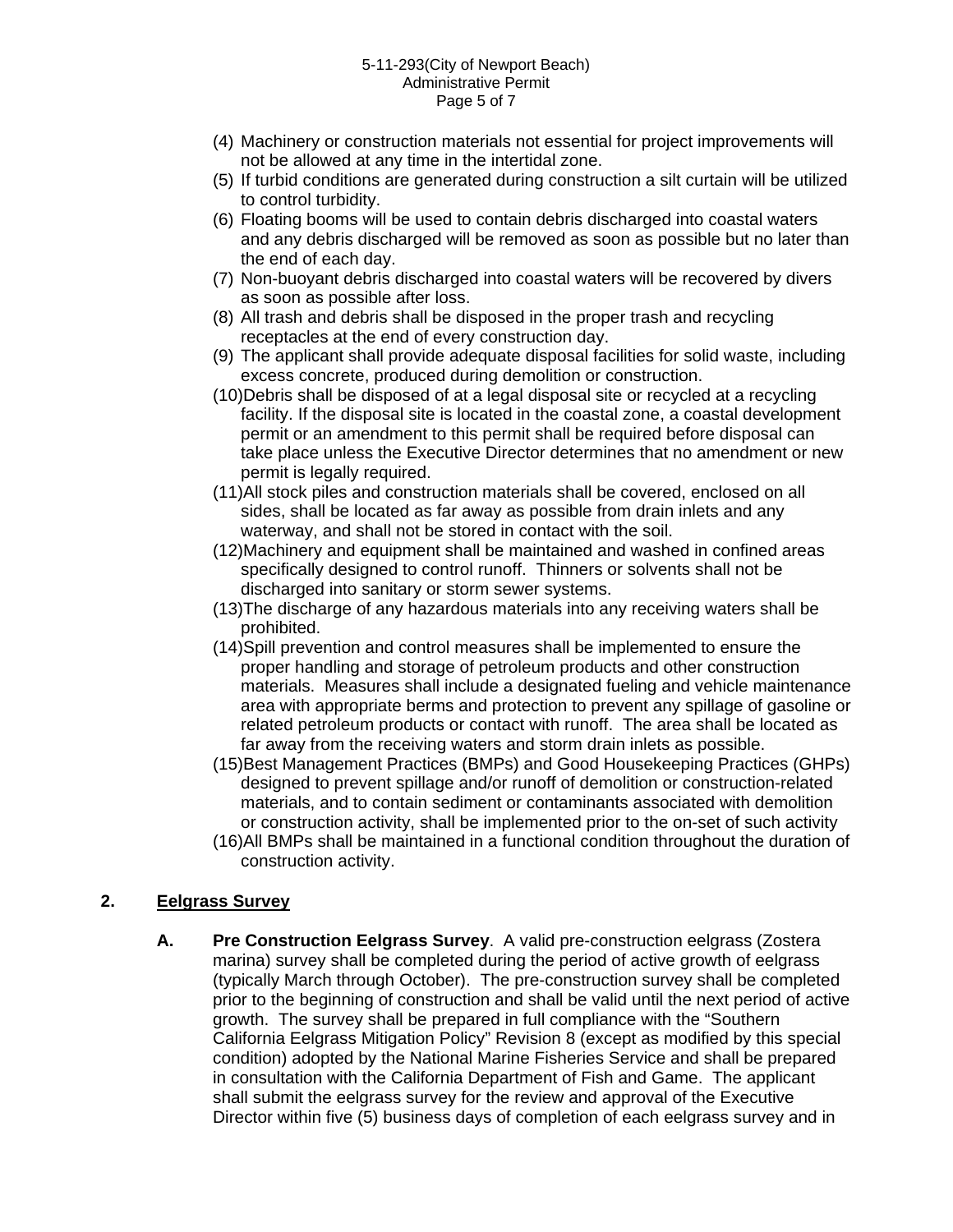any event no later than fifteen (15) business days prior to commencement of any development. If the eelgrass survey identifies any eelgrass within the project area which would be impacted by the proposed project, the development shall require an amendment to this permit from the Coastal Commission or a new coastal development permit.

**B. Post Construction Eelgrass Survey**. If any eelgrass is identified in the project area by the survey required in subsection A of this condition above, within one month after the conclusion of construction, the applicant shall survey the project site to determine if any eelgrass was adversely impacted. The survey shall be prepared in full compliance with the "Southern California Eelgrass Mitigation Policy" Revision 8 (except as modified by this special condition) adopted by the National Marine Fisheries Service and shall be prepared in consultation with the California Department of Fish and Game. The applicant shall submit the post-construction eelgrass survey for the review and approval of the Executive Director within thirty (30) days after completion of the survey. If any eelgrass has been impacted, the applicant shall replace the impacted eelgrass at a minimum 1.2:1 ratio on-site, or at another location, in accordance with the Southern California Eelgrass Mitigation Policy. All impacts to eelgrass habitat shall be mitigated at a minimum ratio of 1.2:1 (mitigation:impact). The exceptions to the required 1.2:1 mitigation ratio found within SCEMP shall not apply. Implementation of mitigation shall require an amendment to this permit or a new coastal development permit unless the Executive Director determines that no amendment or new permit is required.

# **3. Pre-construction** *Caulerpa Taxifolia* **Survey**

- **A.** Not earlier than 90 days nor later than 30 days prior to commencement or re-commencement of any development authorized under this coastal development permit (the "project"), the applicant shall undertake a survey of the project area and a buffer area at least 10 meters beyond the project area to determine the presence of the invasive alga *Caulerpa taxifolia*. The survey shall include a visual examination of the substrate.
- **B.** The survey protocol shall be prepared in consultation with the Regional Water Quality Control Board, the California Department of Fish and Game, and the National Marine Fisheries Service.
- **C.** Within five (5) business days of completion of the survey, the applicant shall submit the survey:
	- (1) for the review and approval of the Executive Director; and
	- (2) to the Surveillance Subcommittee of the Southern California Caulerpa Action Team (SCCAT). The SCCAT Surveillance Subcommittee may be contacted through William Paznokas, California Department of Fish & Game (858/467-4218) or Robert Hoffman, National Marine Fisheries Service (562/980-4043), or their successors.
- **D.** If *Caulerpa taxifolia* is found within the project or buffer areas, the applicant shall not proceed with the project until 1) the applicant provides evidence to the Executive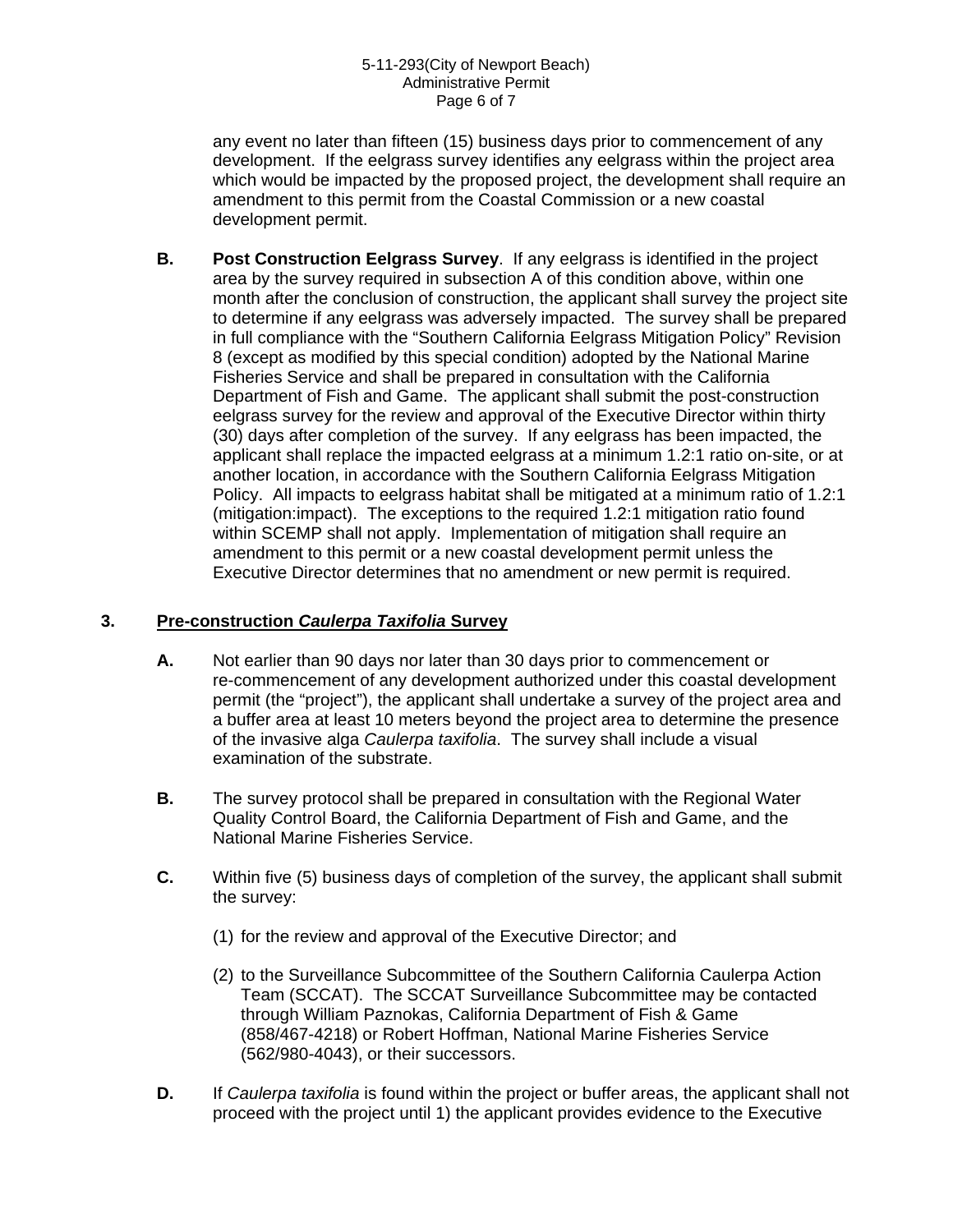Director that all *C. taxifolia* discovered within the project and buffer area has been eliminated in a manner that complies with all applicable governmental approval requirements, including but not limited to those of the California Coastal Act, or 2) the applicant has revised the project to avoid any contact with *C. taxifolia*. No revisions to the project shall occur without a Coastal Commission approved amendment to this coastal development permit unless the Executive Director determines that no amendment is legally required.

# **4. Public Coastal Access Signage**

**PRIOR TO COMMENCEMENT OF CONSTRUCTION**, the applicant shall submit proposed public coastal access signage to the Executive Director for review and approval, as the applicant agrees to maintain adequate signage indicating the proposed platform is intended for public coastal access. Signage shall convey the message that public pedestrian and recreational use is permitted and invited and be consistent with the following:

- (a) Signs shall be a minimum size of  $12" \times 12"$  and shall be constructed of heavyduty lightweight aluminum or any other rust resistant and weather durable material;
- (b) Signs shall be attached to the platform railing visible and legible to pedestrians along the adjacent Balboa Island public walkway and visible to boaters along the Grand Canal
- (c) Signs shall remain posted and maintained for the life of the structure.
- (d) One sign shall consist of the standard "Coastal Access" signs;
- (e) Signage regulating operating hours is not authorized by this coastal development permit.

The permittee shall undertake development in accordance with the approved final public coastal access signage. Signs and displays not explicitly permitted in this document shall require an amendment to this permit unless the Executive Director determines that no amendment is legally required.

# **ACKNOWLEDGMENT OF PERMIT RECEIPT/ACCEPTANCE OF CONTENTS:**

\_\_\_\_\_\_\_\_\_\_\_\_\_\_\_\_\_\_\_\_\_\_\_\_\_\_\_\_ \_\_\_\_\_\_\_\_\_\_\_\_\_\_\_\_\_\_\_\_\_\_

I/We acknowledge that I/we have received a copy of this permit and have accepted its contents including all conditions.

Applicant's Signature **Date of Signing**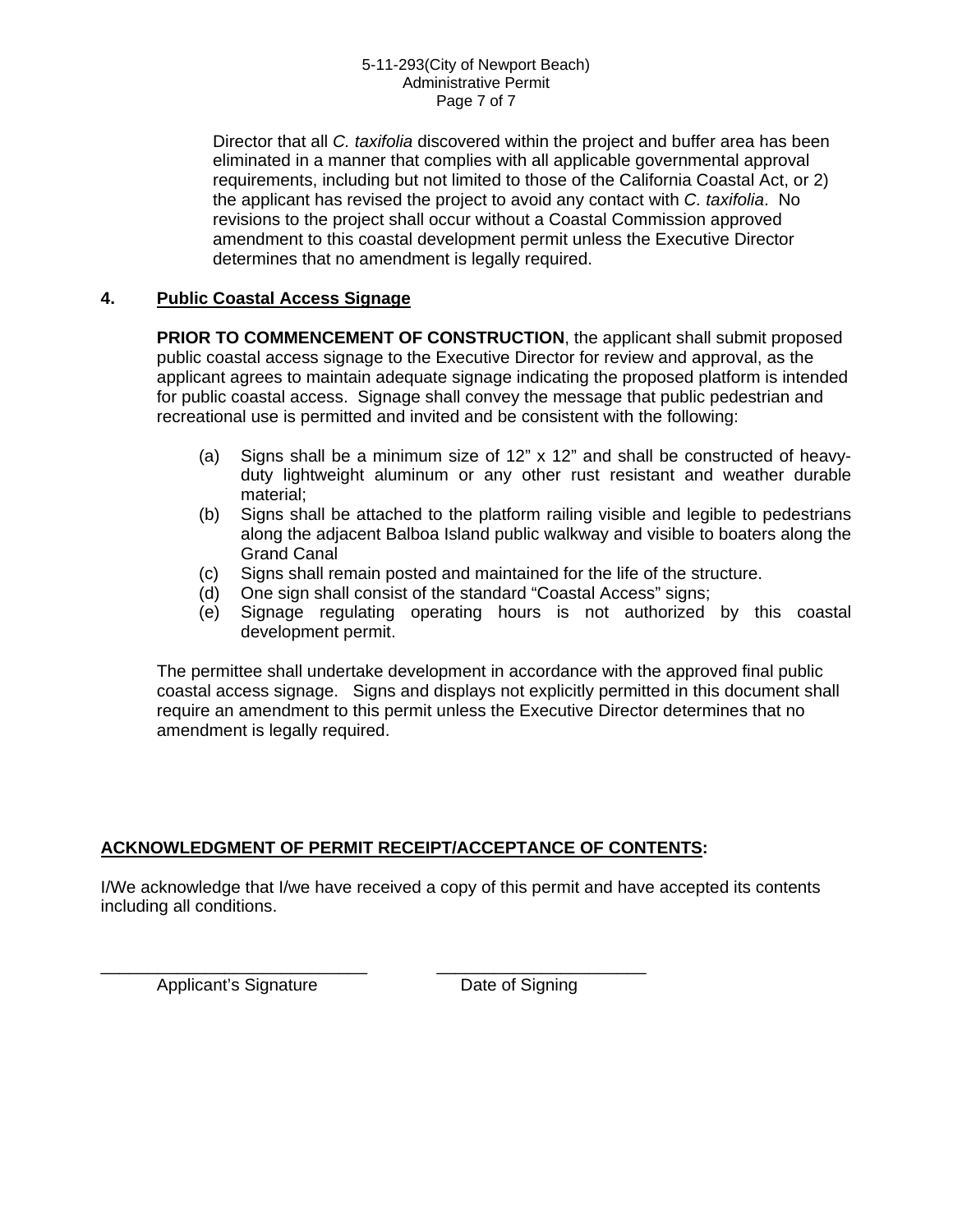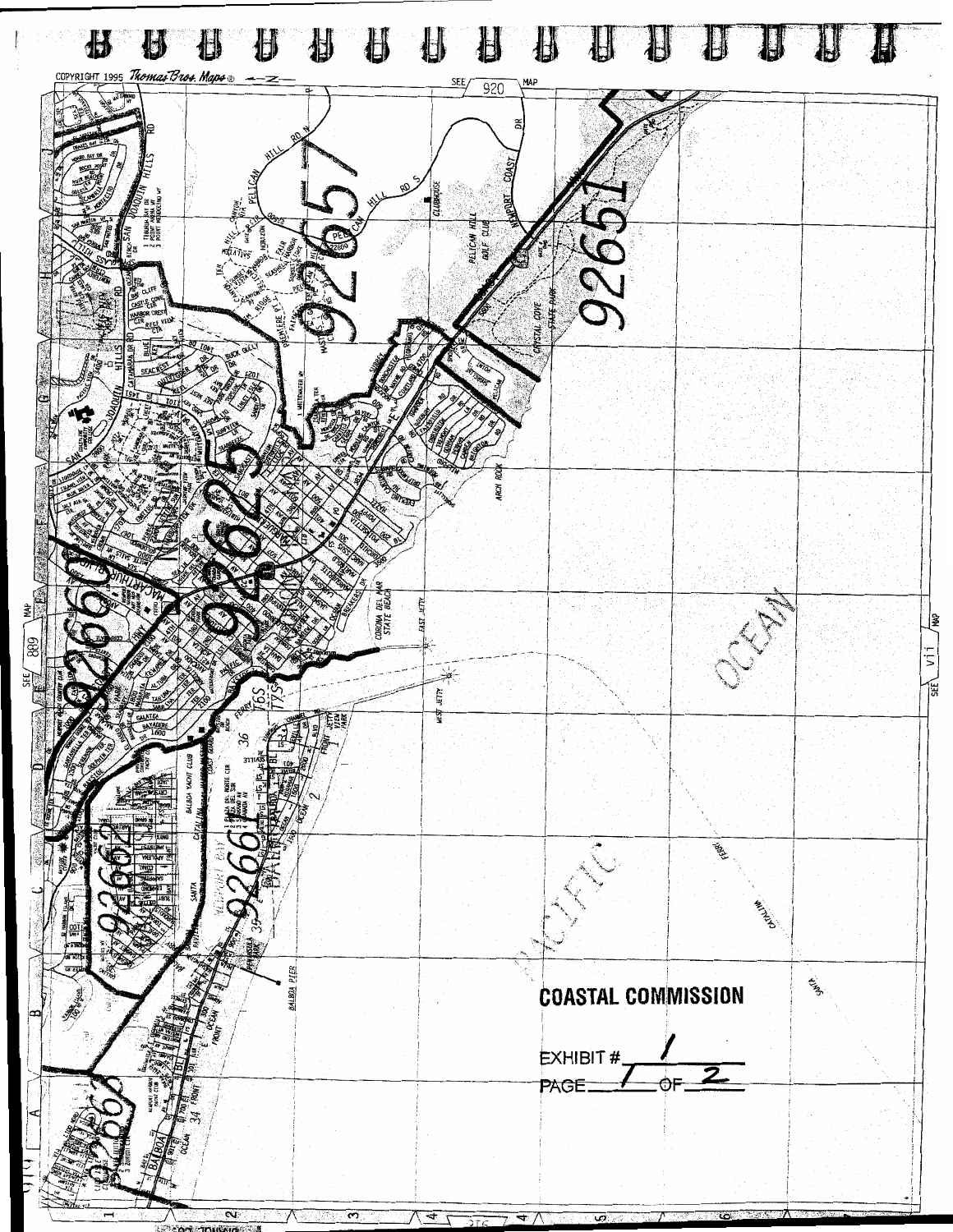

**RECEIVED** 

# Vicinity Map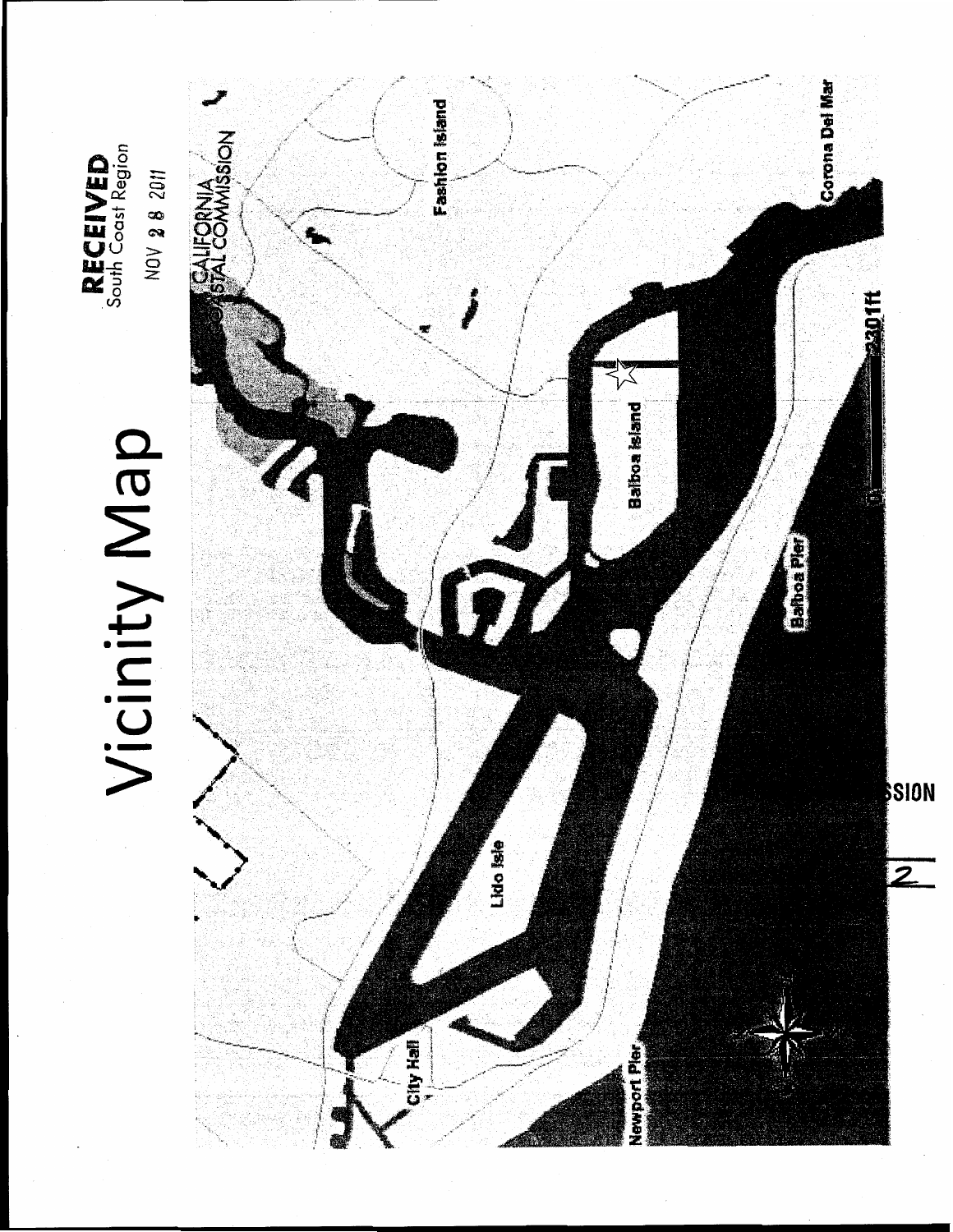100ft Buffer from Project Site

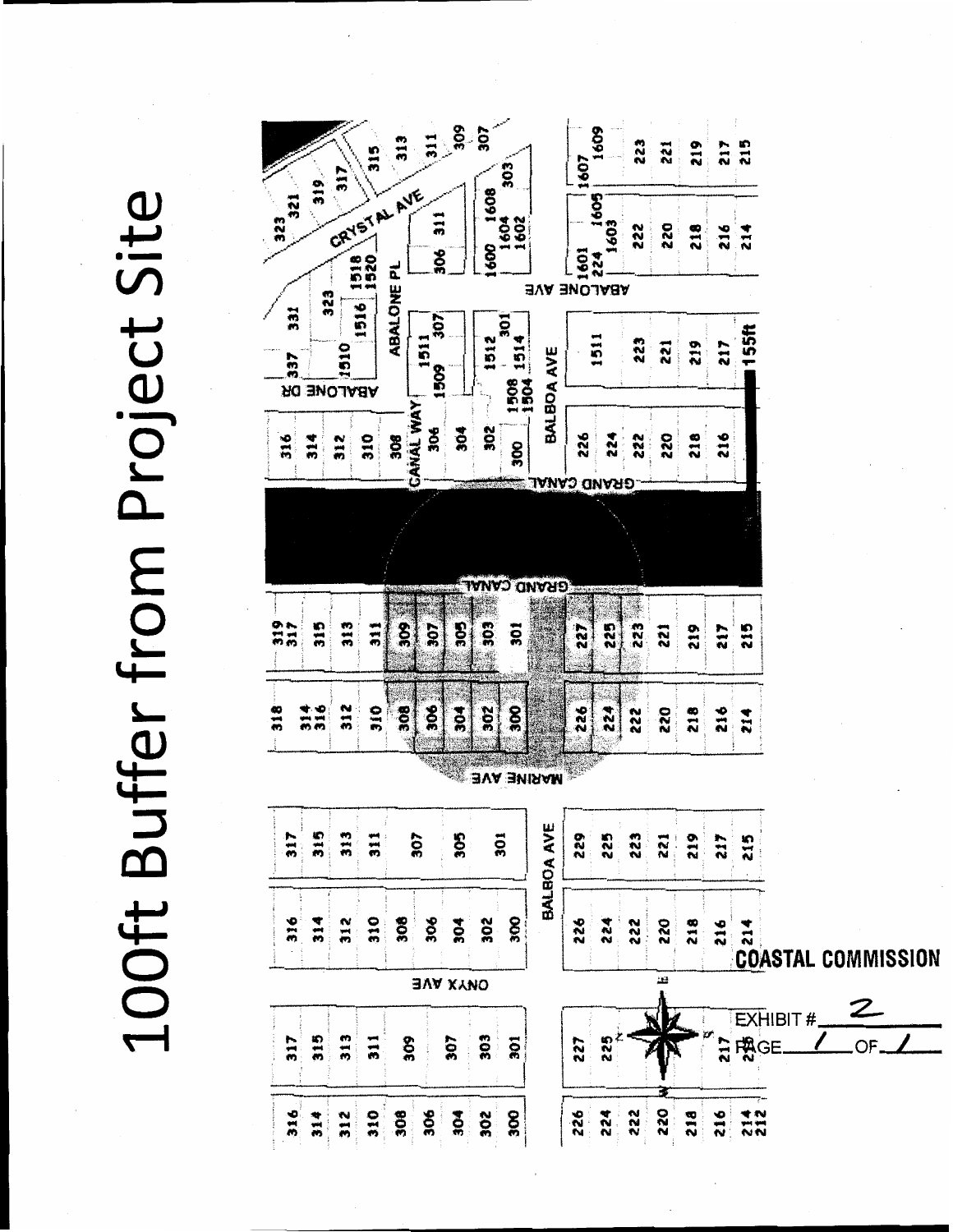